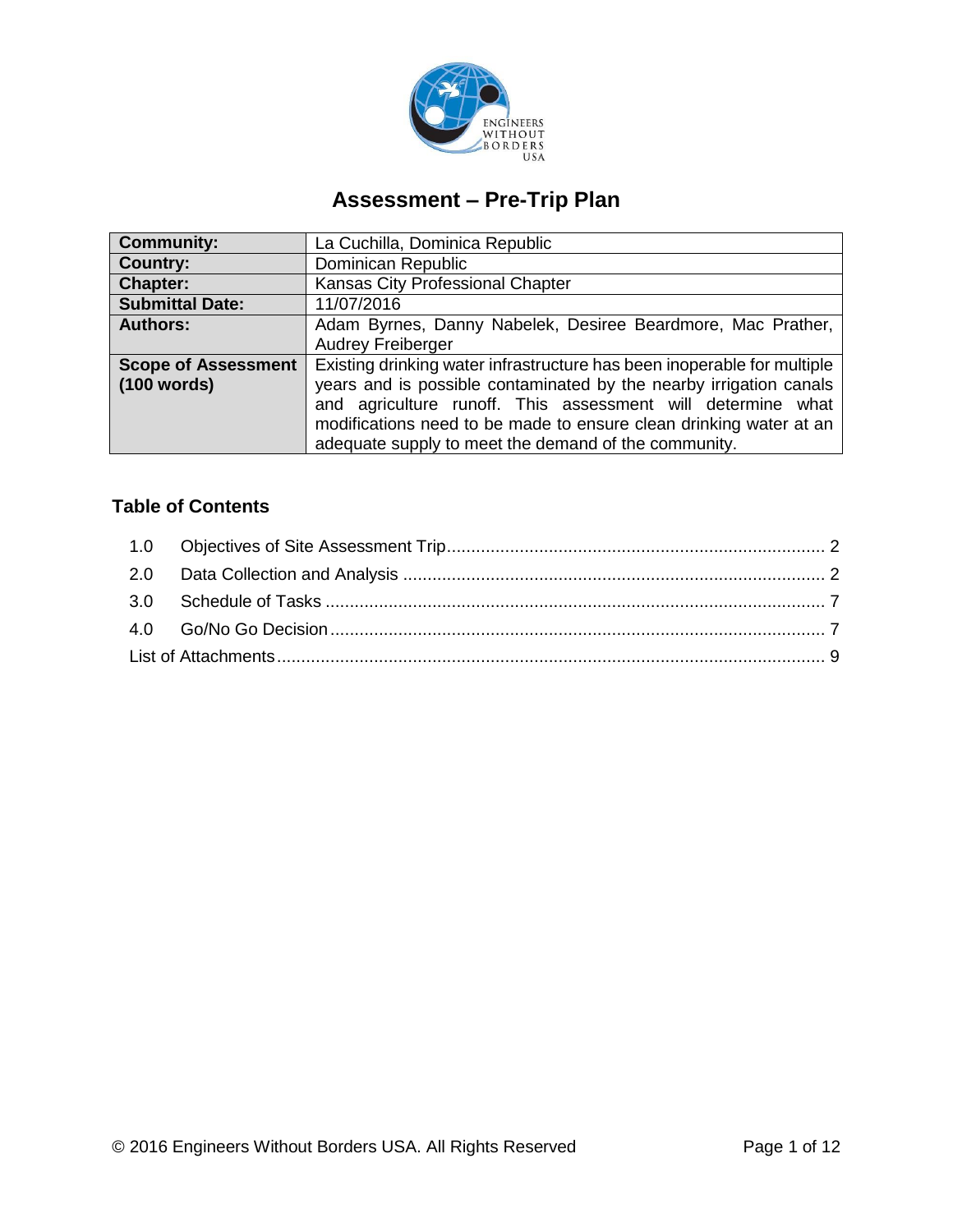# **1.0Objectives of Site Assessment Trip**

The trip objectives include the following:

- 1. Establish communication between community members, partners, and EWB
- 2. Learn more about the community through questionnaires and interviews
- 3. Establish water quality testing program
- 4. Investigate and gather data on the existing water and electric infrastructure
- 5. Determine modifications needed and scope of project

The overlapping goal of this trip across all disciplines is to establish a partnership and open lines of communication between all parties involved including the community, NGOs, and the EWB KC chapter. Introductions will take place during the first day the team is in country and a concluding meeting will take place towards the end of the assessment. During these meetings EWB-KC will help to determine everyone's roles and responsibilities. Regular communication will be established at an agreed upon interval.

Interviews and questionnaires will be used to gain more insight into the day-to-day lives of community members and the history of the region. The proposed questionnaire is attached to this document. All responses will be documented.

The feasibility of a water quality testing program will be determined. It would be ideal to have regular water quality tests of the water sources so that fluctuations in water quality across time can be captured. This will give EWB-KC the best data to determine what water treatment, if any, is required.

A multi-disciplinary approach to the infrastructure assessment will be done as described in the following section. This assessment will help to determine recommendations and define the scope of any modifications done as a part of this project.

# <span id="page-1-0"></span>**2.0Data Collection and Analysis**

The below sections describe the data collected and analysis methods for the Assessment Trip.

#### **2.1Existing System History**

The following is an excerpt from a document provided by the NGO which describes a brief history of the community and its water system:

*"A Dominican organization, IDDI (Dominican Development Institution) recently installed a solar panel-powered submersible pump system at the site of the community well that sits directly under the communal water storage tank of 15,000 gallons. For a small community like Cuchilla, this should be enough water to provide over 15 gallons per person daily, but the water is not reaching all of the houses and buildings in the community and the school has not had water for 2 years. This school is the site of a 2011 WWR water filtration system and water has not reached the school since late 2012."*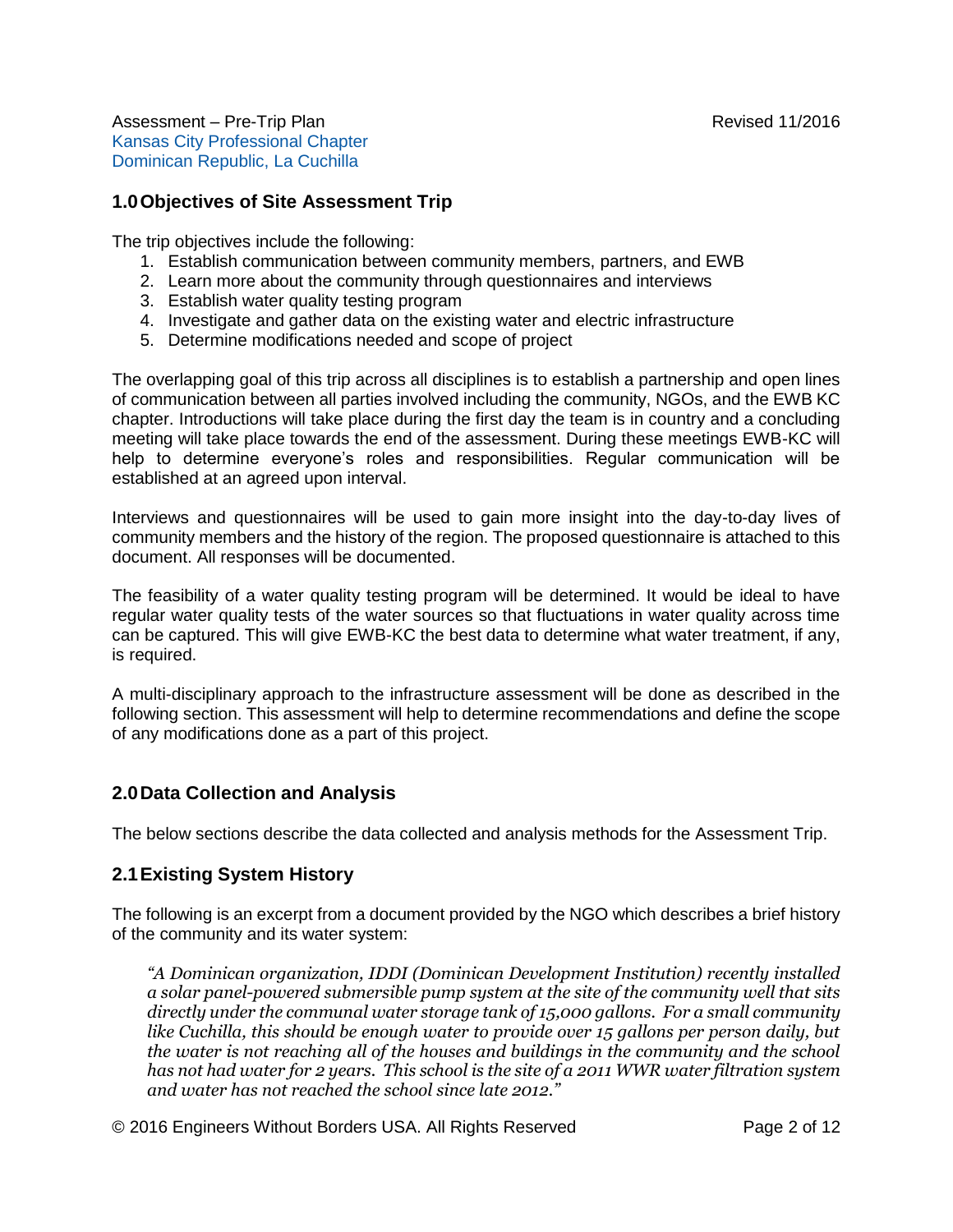*"WWR is currently trying to contact the person responsible for the installation to gain information regarding the specs of the pump and solar panel system. There are 6 solar panels on the roof of the pump house and the well casing pump is powered by a grundfos CU2000 SQFlex controller. We hope a contact for the installer will provide us with more information on the casing pump."* 

Any and all existing data on the water system will be gathered. Prior to the trip EWB-KC will work to gather any original drawings for the water system by coordinating with the NGO. Further historical and qualitative information will be gathered from the CBO through interviews.

EWB-KC will briefly investigate the region including neighboring community's water system strategies and other NGOs or groups working in the region. Similar investigations will be done for the wastewater systems for the neighboring communities.

#### **2.2 Community Assessment**

Detailed community interviews and questionnaires will be conducted drawing on the questions in the attached questionnaire list. All responses will be documented. Efforts will be taken to conduct interviews not only with community members but also with officials and professionals associated with the local school, church, and health clinic to understand the history and challenges faced by different perspectives. Members from the Peace Corp and the NGO will be hired to help as translators during these interactions because most in the region speak Creole.

# **2.3 Water Quality Tests**

The team will work with the Community Based Organization (CBO) and the Non-Governmental Organization (NGO) to establish regular water quality testing of the water sources. A payment structure will be worked out between all parties. Initial goals are to develop a water quality testing program which tests at periodic intervals which will range between once a month or once a quarter. Initial water testing will also be conducted while the EWB-KC team is on site, so an initial baseline assessment of the parameters can be developed in the near-term.

It is anticipated that the nearby irrigation water is also being used by the community or getting introduced into the drinking water supply because of the irrigation canal's proximity to the drinking water well and the reported presence of broken pipes. For these reasons the irrigation canal water will also be included in the regular water quality testing program.

As agreed on an October phone call, World Water Relief is seeking out testing labs within the region. The list of potential facilities will be provided to EWB-KC prior to travel. Once the local water testing agency is identified, EWB-KC will work with that testing agency to determine the water quality tests they are capable of and the list of contaminants EWB-KC deems advantageous to track. A preliminary list of water quality tests include:

- 1. E. coli
- 2. Total Coliform
- 3. Nitrates (NO3)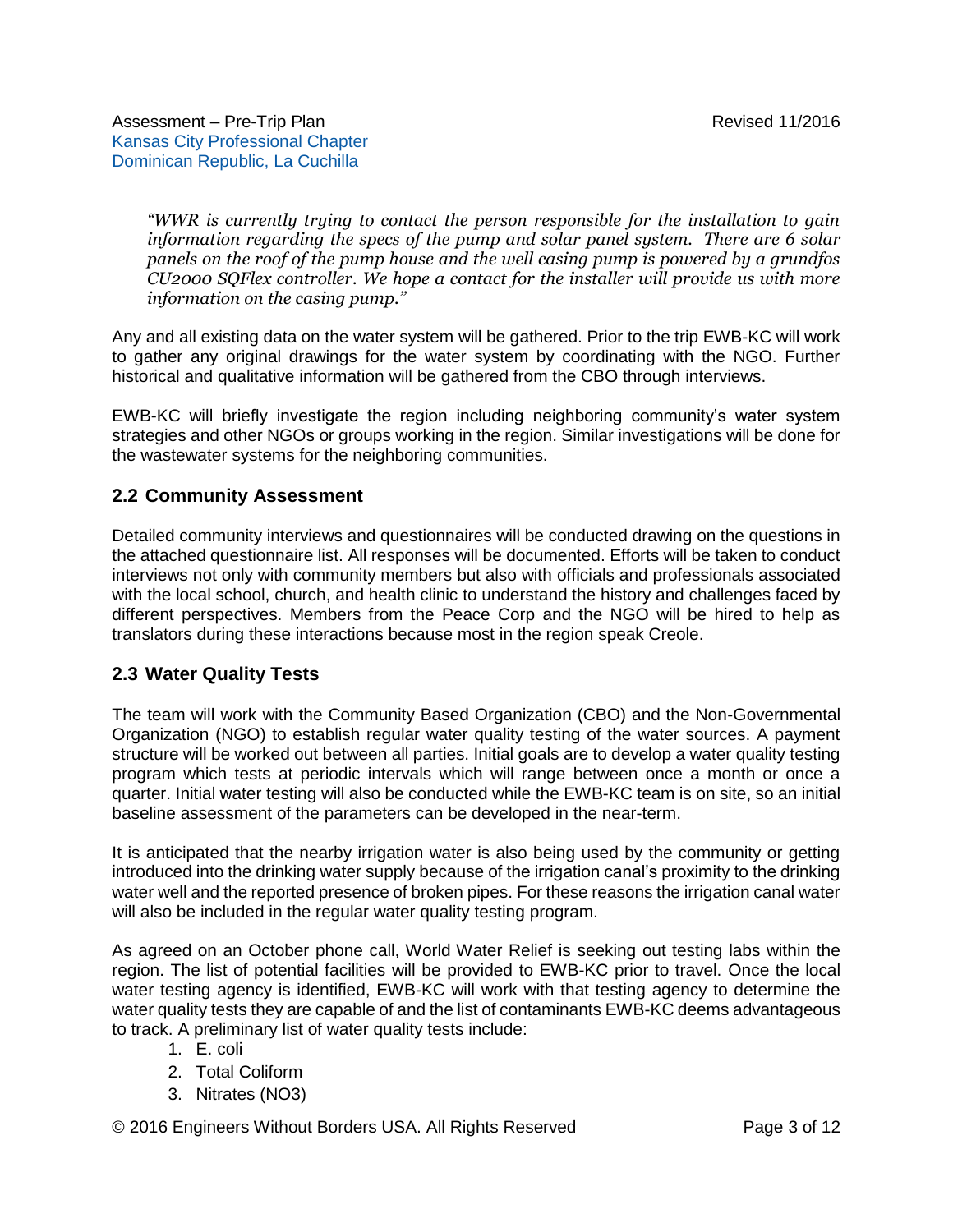- 4. Chlorides
- 5. Hexavalent Chromium (Cr6)
- 6. Total Dissolved Solids (TDS)
- 7. pH
- 8. Biological Oxygen Demand (BOD-5)

#### **2.4 Structural Assessment**

Data collection for structural investigation of the two water storage tank structures will include the following:

- 1. Determine seismic and wind load requirements
- 2. Detailed dimensions of existing structure
- 3. Member sizes
- 4. Investigate foundation
- 5. Determine existing structure load capacity
- 6. Determine any modifications needed to structures

Seismic requirements will be defined through further research for the area. Initial research reveals that the local seismic codes are very outdated (circa 1979). EWB-KC will look to international codes and standard which include seismic classifications for the La Cuchilla area. Wind loads will be defined in a similar manner and EWB-KC will use engineering judgment to determine seismic and wind load requirements to be used in assessment of the existing structure capacity.

Detailed dimensions will be taken of the existing storage tank support structure to gather structural member sizes. Worst case assumptions will be made for reinforcement and concrete properties. Visual inspections and engineering judgment will be used to determine structural member connection details. As much investigation as possible will be done to determine sub-surface foundation details.

Other investigative sources such as existing drawings (may exist in Peace Corp records), local building codes, and local construction practices will be used to develop the best assumptions to be used in place of destructive evaluation measures. The above investigation strategy will determine the structural capacity of the existing elevated tank support structures. This will be used to determine the structural integrity of the existing structure and any modifications that would need to be made. EWB-KC may determine that an increase in water storage capacity is required which would be limited by how much the existing structure can support, unless further modifications are made.

# **2.5 Mechanical Assessment**

Data collection for mechanical scope investigation will include the following:

- 1. Develop system flow diagram
- 2. Determine current water demand
- 3. Assess water storage needs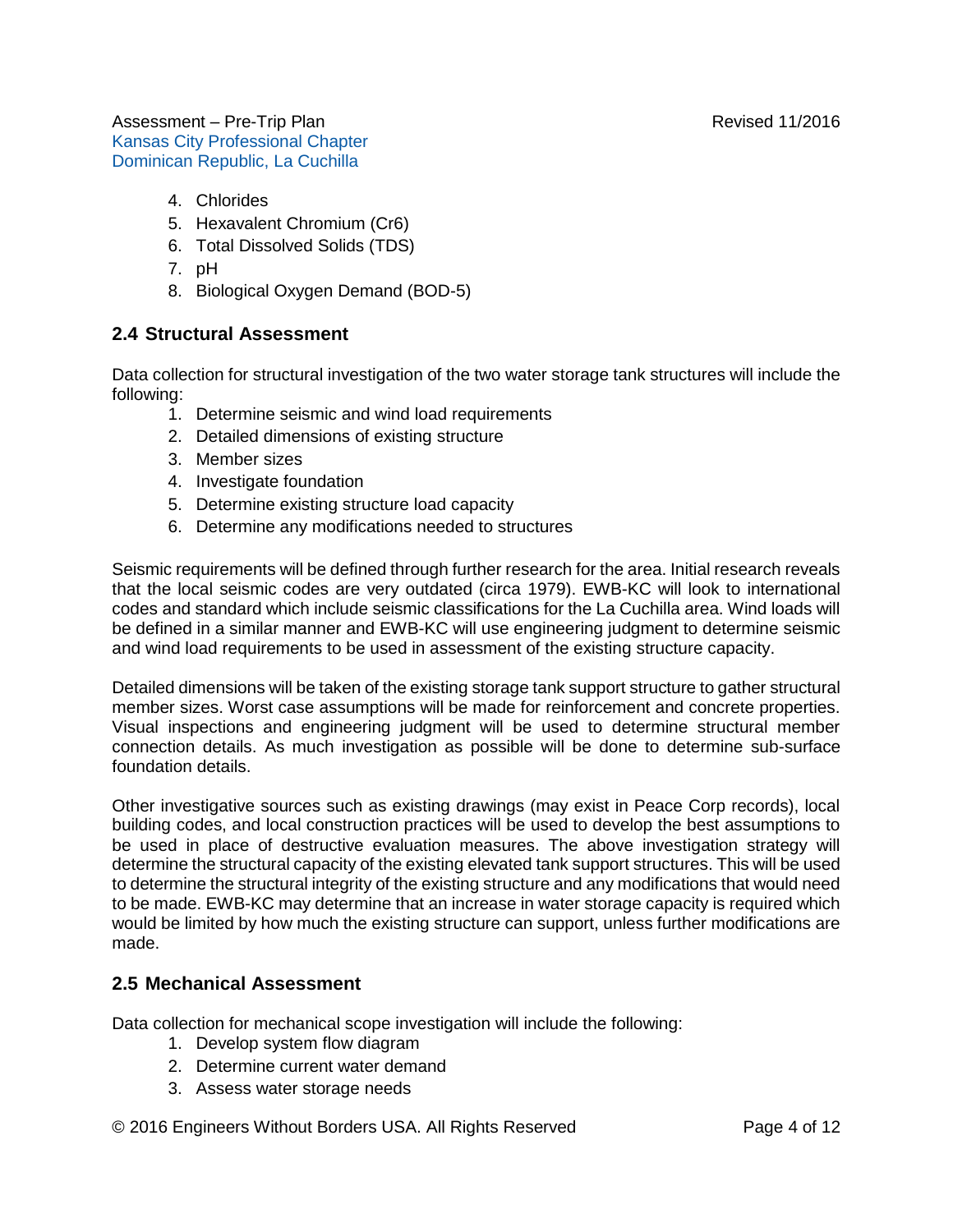- 4. Assess wastewater infrastructure
- 5. Establish water quality testing program

Developing a system flow diagram will include identifying any and all existing infrastructure associated with the drinking water supply system. Information of all equipment with associated serial numbers and ratings will be included on the flow diagram. Details of all valve locations, filters, and piping sizes and materials will be incorporated. The water distribution system will be mapped using a GPS locater and tagging device (Garmin eTrex Vista), but will not include elevation readings due to limited variance in system elevation.

The existing water demand of the community will be established by identifying all connections to the water distribution system, uses, and all individuals currently relying on the system. Allowances will be included for homes or sites using water for appliances, showers, sinks, or toilets along with drinking water needs. Appropriate assumptions will be used for per capita drinking water demand per person based on local standards and guidelines. The resulting water demand will be compared against any known data we collect on site (metering data, bills, historical measurements, etc.).

The storage needs of the system will be assessed and compared to existing storage tanks. The calculated water demand and a recommended retention time will be used to determine the amount of storage needed. If there is a difference in the water demand of the community and of the water supply from the existing water source, adequate retention time will be included to minimize interruption of service to the community.

The current project scope is to only identify improvements to the drinking water system. However, for a holistic view of the community the entire water system and uses will be assessed. Existing wastewater infrastructure will be assessed to determine health impacts to the community and adequacy of treatment. The wastewater system assessment will be secondary to the primary goal of investigating the drinking water system.

#### **2.6 Electrical Assessment**

Data collection for electrical scope will include the following:

- 1. Determine peak solar panel output power (controller input).
- 2. Determine peak and average controller output power.
- 3. Length of time the solar panels provide adequate output each day.
- 4. Determine loads on system besides pump and controller. Percentage of time electrical system is being used for the intended use.
- 5. Level of cleanliness of solar panels.
- 6. Observed evidence of routine maintenance.

Measurements of solar power provided should be taken throughout the system by measuring the solar panel open circuit voltage and short circuit current. Assuming safe operating environments, measurements should be taken at the solar panel output put and the input point to the Grundfos SQflex controller (or transfer switch if present). This will determine whether the solar panels are

© 2016 Engineers Without Borders USA. All Rights Reserved Page 5 of 12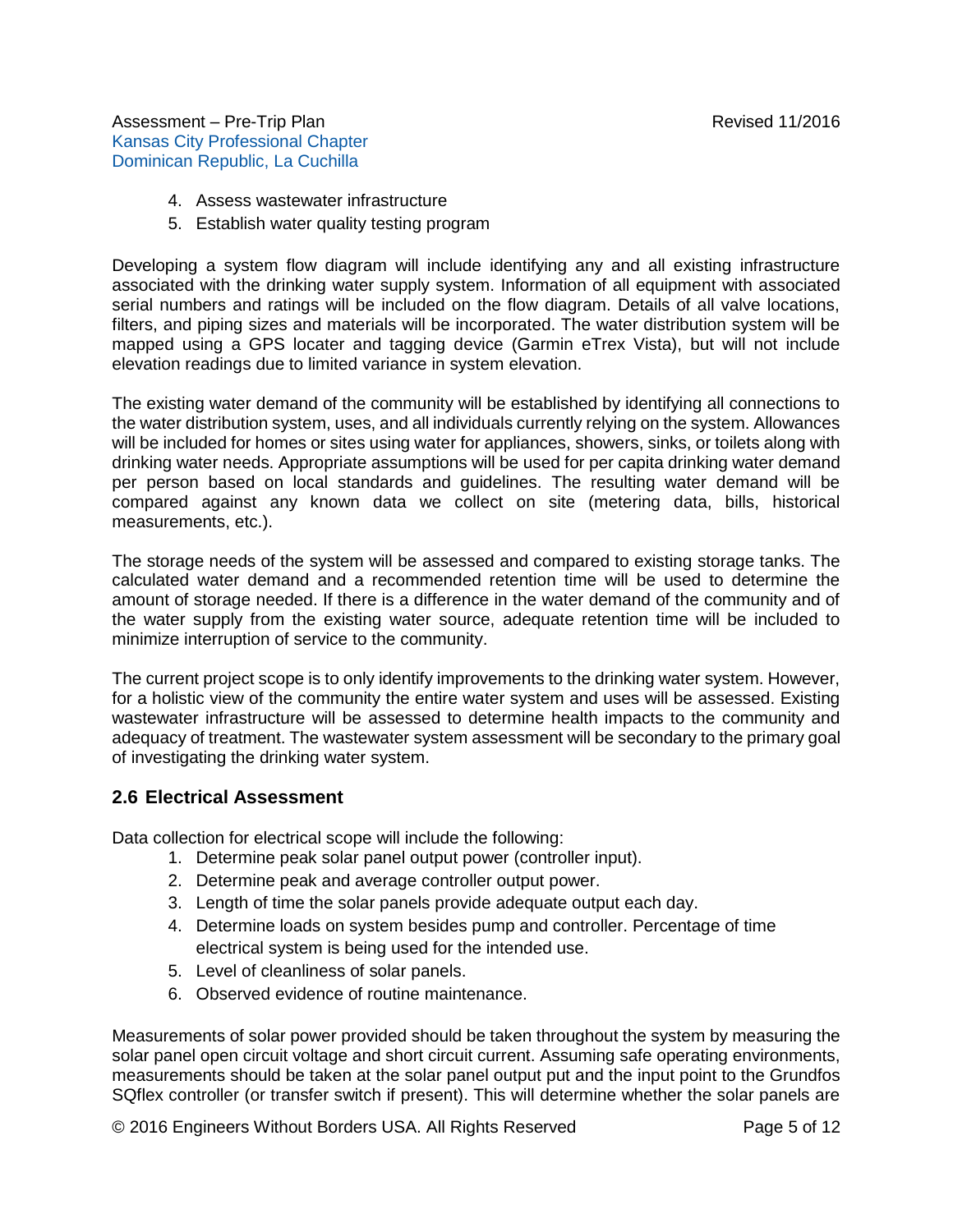performing reasonably close to design specifications and if any loss is present in the system between the solar panel output and the input to the pump controller.

The output power of the solar panel will vary over time due to cloud cover and change in angle of the sun. Data points should be collected over an appropriate time to determine the effect of these factors, and to better understand how the power delivered to the pump changes over time.

It is known that when the input power falls below a minimum the pump the pump will cease operation. This minimum should be determined, and an assessment of how often this occurs should be conducted.

An assessment of the electrical infrastructure within the community should be conducted. Typically the Grundfos SQflex system is designed for use solely to power the Grudfos pump. It should be determined if any other loads are present on the system, and if possible their power draw should be determined. If the pump is ever disconnected, the percentage of time that it is connected with adequate supply should be determined.

#### **2.7 Civil Assessment**

Data collection for electrical scope will include the following:

- 1. Determine existing well depth and water table depth
- 2. Evaluate potential locations for new well

<span id="page-5-0"></span>Details on the existing well will be gathered including the well depth and water table depth. It is not known if the current water source is of adequate supply or quality to be used as the water source for the community. Since this is unknown EWB-KC will collect data to be used in determining the integrity of the well and if a new well needs to be drilled or not. Since assessing underground infrastructure may be difficult without using destructive evaluation techniques, assumptions may be made by investigating what is considered an industry standard well installation for the region. This may include reaching out to local well construction companies or getting in touch with those or originally dug this well.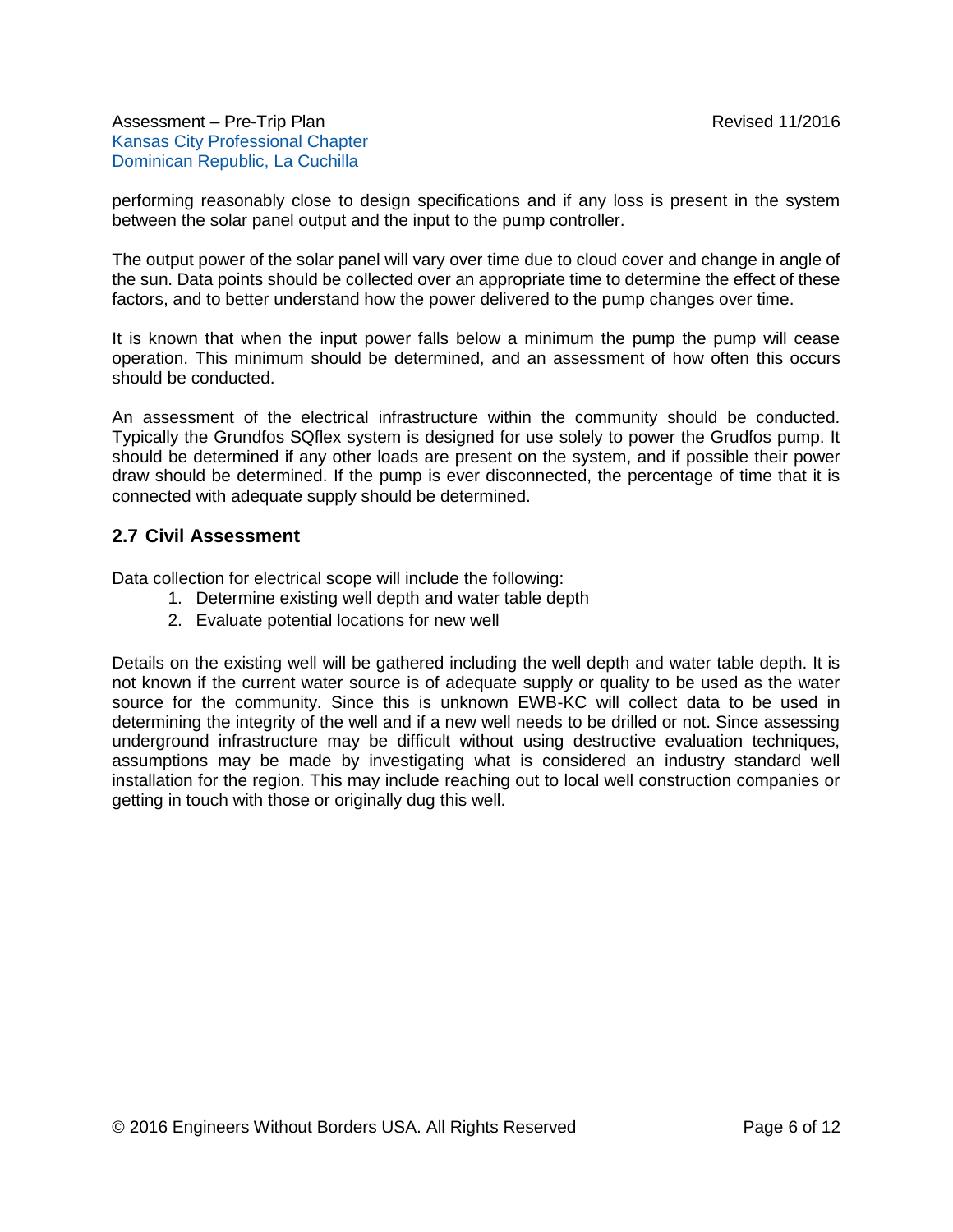### **3.0Schedule of Tasks**

An baseline schedule of the above described tasks is presented below:

|                         | Task | <b>Task Name</b>                                       | Duration | Start                    | Finish                    |    | Mon Nov 28 |    | Wed Nov 30 |    | Fri Dec 2 |    | Sun Dec 4 |    |
|-------------------------|------|--------------------------------------------------------|----------|--------------------------|---------------------------|----|------------|----|------------|----|-----------|----|-----------|----|
| a                       | Mode |                                                        |          |                          |                           | 12 | 12         | 12 | 12         | 12 | 12        | 12 | 12        | 12 |
| $\mathbf{1}$            |      |                                                        |          |                          |                           |    |            |    |            |    |           |    |           |    |
| $\overline{2}$          |      | General                                                | 7 days   |                          | Sun 11/27/16 Sun 12/4/16  |    |            |    |            |    |           |    |           |    |
| $\overline{\mathbf{3}}$ |      | Travel To                                              | 1 day    |                          | Sun 11/27/16 Sun 11/27/16 |    |            |    |            |    |           |    |           |    |
|                         |      | <b>Travel Home</b>                                     | 2 days   |                          | Sat 12/3/16 Sun 12/4/16   |    |            |    |            |    |           |    |           |    |
| 5                       |      | <b>Water Quality Testing</b>                           | 2 days   | Thu 12/1/16 Fri 12/2/16  |                           |    |            |    |            |    |           |    |           |    |
| 6                       |      | <b>Community Interviews</b>                            | 5 days   | Mon 11/28/16 Fri 12/2/16 |                           |    |            |    |            |    |           |    |           |    |
| $\overline{7}$          |      |                                                        |          |                          |                           |    |            |    |            |    |           |    |           |    |
| 8                       |      | <b>Structural Assessment</b>                           | 7 days   |                          | Sun 11/27/16 Sun 12/4/16  |    |            |    |            |    |           |    |           |    |
| $\overline{9}$          |      | Determine seismic and wind load requirements           | 1 day    |                          | Mon 11/28/16 Mon 11/28/16 |    |            |    |            |    |           |    |           |    |
| 10                      |      | Detailed dimensions of existing structure              | 2 days   |                          | Mon 11/28/16 Tue 11/29/16 |    |            |    |            |    |           |    |           |    |
| 11                      |      | Member sizes                                           | 2 days   |                          | Mon 11/28/16 Tue 11/29/16 |    |            |    |            |    |           |    |           |    |
| 12                      |      | Investigate foundation                                 | 1 day    |                          | Mon 11/28/16 Mon 11/28/16 |    |            |    |            |    |           |    |           |    |
| 13                      |      | Determine existing structure load capacity             | 2 days   |                          | Tue 11/29/16 Wed 11/30/16 |    |            |    |            |    |           |    |           |    |
| 14                      |      | Determine any modifications needed to structure 2 days |          |                          | Tue 11/29/16 Wed 11/30/16 |    |            |    |            |    |           |    |           |    |
| 15                      |      |                                                        |          |                          |                           |    |            |    |            |    |           |    |           |    |
| 16                      |      | <b>Mechanical Assessment</b>                           | 7 days   |                          | Sun 11/27/16 Sun 12/4/16  |    |            |    |            |    |           |    |           |    |
| 17                      |      | Develop system flow diagram                            | 3 days   |                          | Mon 11/28/16 Wed 11/30/16 |    |            |    |            |    |           |    |           |    |
| 18                      |      | Determine current water demand                         | 1 day    |                          | Mon 11/28/16 Mon 11/28/16 |    |            |    |            |    |           |    |           |    |
| 19                      |      | Assess water storage needs                             | 1 day    |                          | Mon 11/28/16 Mon 11/28/16 |    |            |    |            |    |           |    |           |    |
| 20                      |      | Assess wastewater infrastructure                       | 2 days   |                          | Mon 11/28/16 Tue 11/29/16 |    |            |    |            |    |           |    |           |    |
| 21                      |      |                                                        |          |                          |                           |    |            |    |            |    |           |    |           |    |
| 22                      |      | <b>Electrical Assessment</b>                           | 7 days   |                          | Sun 11/27/16 Sun 12/4/16  |    |            |    |            |    |           |    |           |    |
| 23                      |      | Develop system one-line                                | 3 days   |                          | Mon 11/28/16 Wed 11/30/16 |    |            |    |            |    |           |    |           |    |
| 24                      |      | Determine peak solar panel output power                | 2 days   |                          | Mon 11/28/16 Tue 11/29/16 |    |            |    |            |    |           |    |           |    |
| 25                      |      | Determine controller output power                      | 1 day    |                          | Mon 11/28/16 Mon 11/28/16 |    |            |    |            |    |           |    |           |    |
| 26                      |      | Determine solar panel performance                      | 2 days   |                          | Mon 11/28/16 Tue 11/29/16 |    | __         |    |            |    |           |    |           |    |
| 27                      |      | Level of cleanliness of solar panels                   | 1 day    |                          | Mon 11/28/16 Mon 11/28/16 |    |            |    |            |    |           |    |           |    |
| 28                      |      | Observed evidence of routine maintenance               | 1 day    |                          | Mon 11/28/16 Mon 11/28/16 |    |            |    |            |    |           |    |           |    |

# <span id="page-6-0"></span>**4.0Go/No Go Decision**

A preliminary list has been developed which identify potential difficulties that could cause EWB-KC to discontinue the project. These include:

- 1. Partnership Conflicts
	- a. Conflicts with sugar cane company
	- b. Fallout between community and NGO
- 2. Political Conflicts
	- a. Political unrest resulting in safety concerns
	- b. Health, security, and safety concerns
	- c. Prohibitive government regulations
- 3. Project Conflicts
	- a. Lack of investment by the community
	- b. Project feasibility and cost

Throughout the region, all bateys are owned by sugar cane companies. These companies have had a long history of conflict among the communities in the bateys. Careful consideration has been taken for the recent history of actions taken by the sugar cane company which owns the land La Cuchilla is on. It appears that the sugar cane company should not interfere in this project, but if that changes it could be very disruptive. Little to no communication will be done directly between EWB-KC and the sugar cane company but will be directed through the community or the NGO.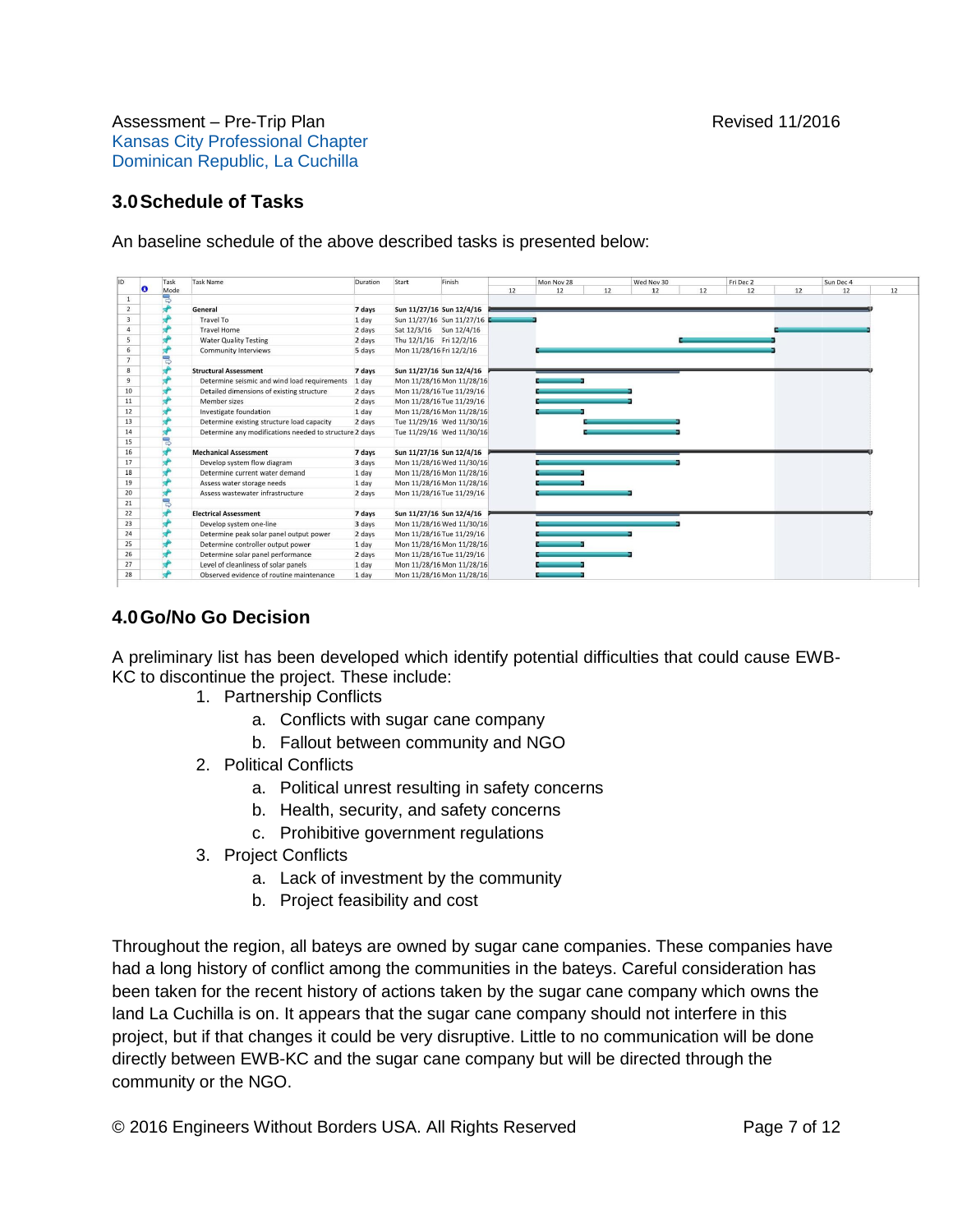Political conflicts could prove disruptive to this project by making it very difficult for EWB-KC to travel to the region or construct the project.

Project conflicts like a lack of investment by the community or project feasibility may also disrupt this project. Care will be taken to mitigate costs during the design phase while still meeting all design requirements.

<span id="page-7-0"></span>If any of the above mentioned items reveal themselves as potentially disrupting this project in the future EWB-KC will address these items and make a go or no-go decision for continuing the project. EWB-KC will do everything possible to make this project successful while working within the potential conflicts within the region.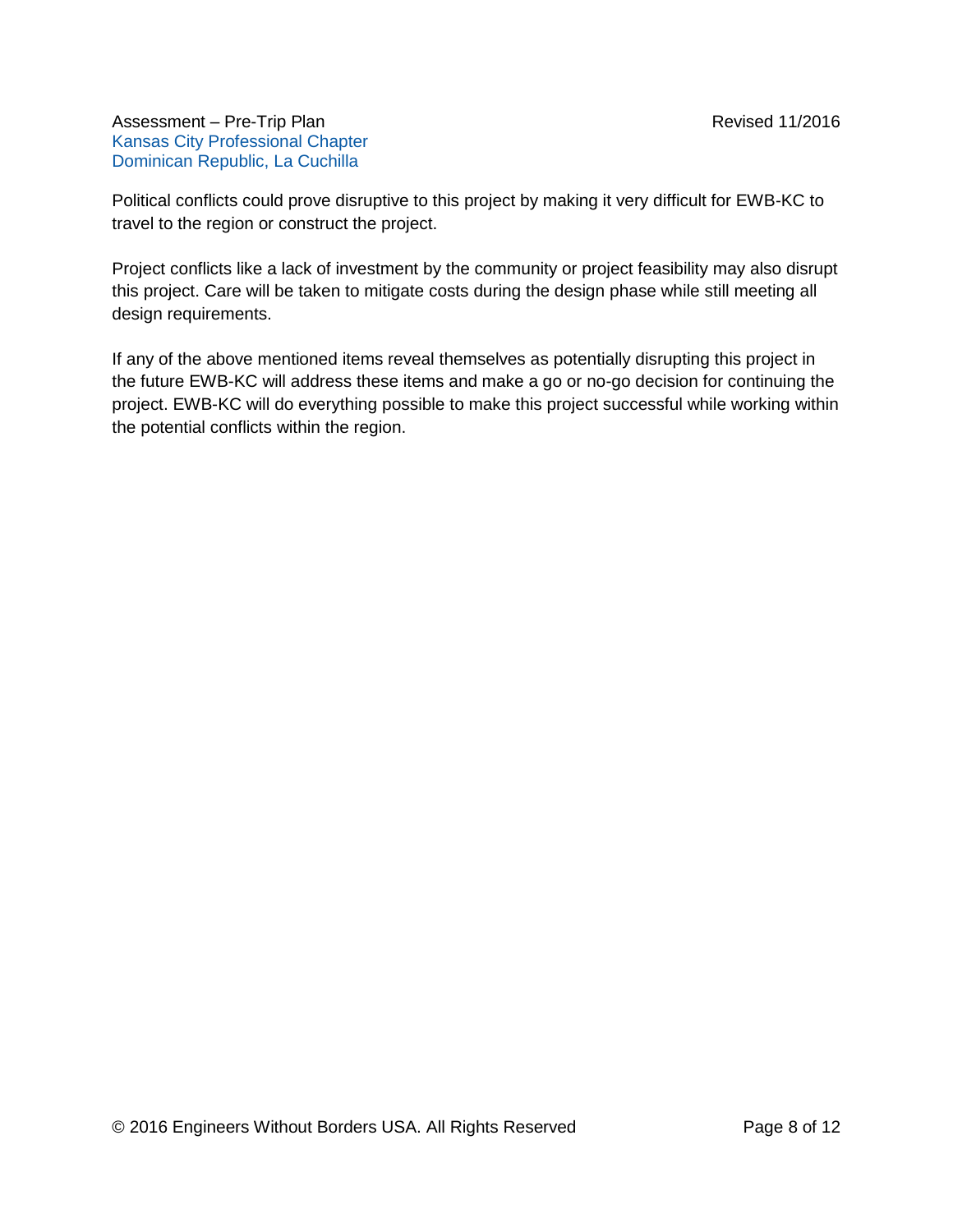### **5.0List of Attachments**

#### **5.1Community Questionnaire**

Below is a list of example questions for use during the community interviews. Interviews will all be documented for future reference.

- 1. Food
	- a. Describe a typical meal.
	- b. Is there enough food for everyone during all times of the year?
	- c. Is malnutrition a problem?
	- d. Where and how do people get food? (e. g. grazing, hunting, farming, brought into local market from outside the community, etc.)?
	- e. Where and how do people get water?
	- f. How many meals a day do people eat?
	- g. How does a child's diet differ from an adult?
	- h. How does a woman's diet differ from a man's?
	- i. Does this change when the woman in pregnant?
	- j. What, if any food is considered taboo?
	- k. What percentage of women breastfeed their children?
- 2. Sanitary:
	- a. What do people use for bathroom facilities and what is the approximate percentage of each? (Flush toilets, pit latrines, neighboring fields, other please describe? Indoor and Outdoor?)
	- b. What does your family use for bathroom facilities? (Flush toilets, pit latrines, neighboring fields, other please describe? Indoor and Outdoor?)
	- c. How do people dispose of their garbage?
	- d. What percentage of homes have bathroom facilities (either indoors or outdoors)?
	- e. Are there community bathroom facilities? How many and where are they?
	- f. Are there bathroom facilities of some sort available to all the community members? Are there community garbage dumps? If so where are they located?
- 3. How do you think the Partnership with EWB will benefit the community?
- 4. Water:
	- a. Do you get water from a distribution system?
	- b. Where do people get water (steams, springs, households, community taps, rainwater, wells, distribution system, purchased in town)?
		- i. For Drinking?
		- ii. For Cooking?
		- iii. For Bathing?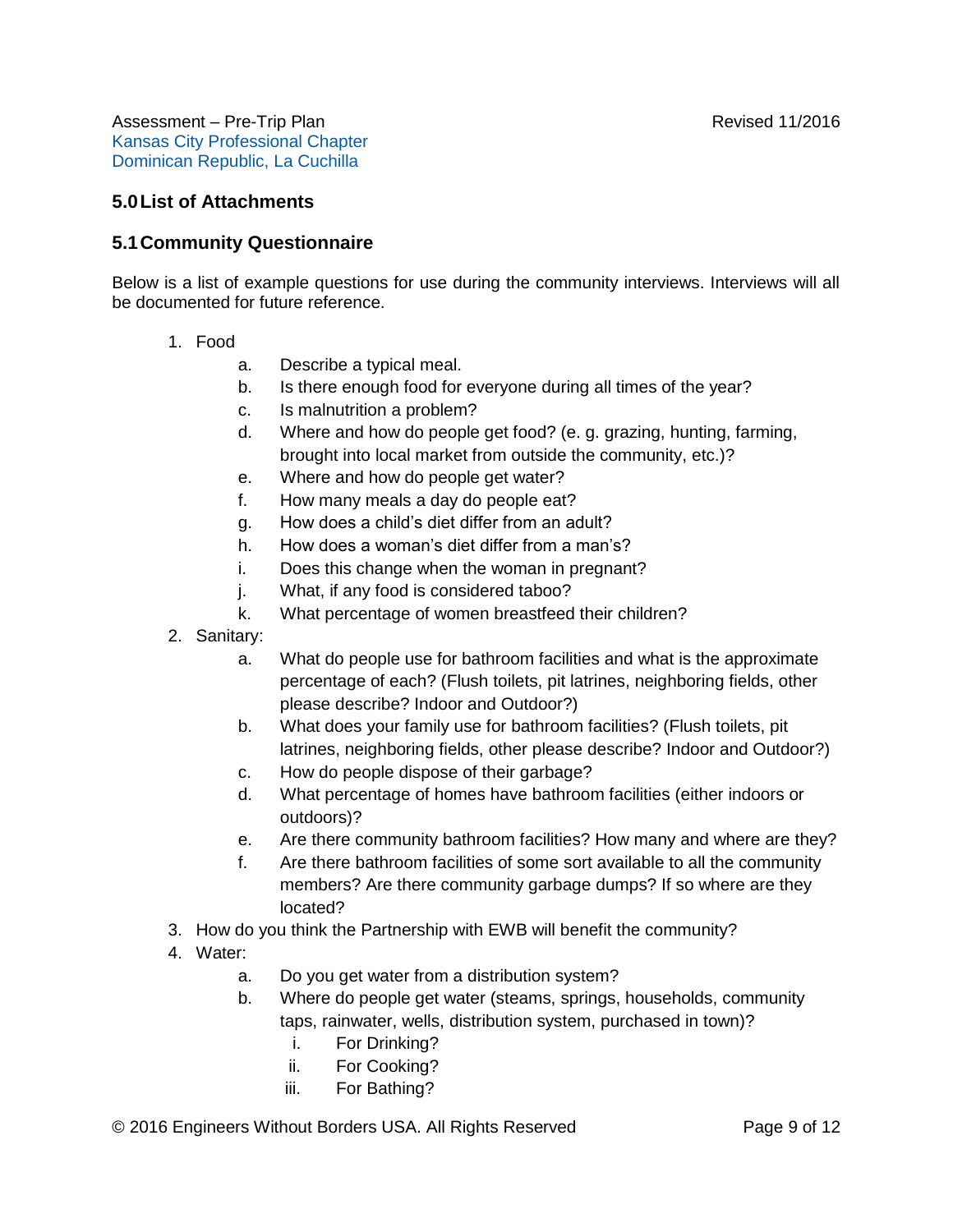- iv. For Hand-Washing?
- v. For Animals?
- vi. For irrigation?
- c. On average how far do people have to travel to get to their drinking water source?
- d. Is there enough water during all times of the year? If not, during which season (s) is there not enough?
- e. Is there access to water throughout the day? If not, during what hours is there limited access?
- f. Do you think the water you and your family drink is safe?
- g. Do you boil water before drinking?
- h. Is your house equipped with water filtration devices?
- i. If so, how often do you use them?
- j. If so, how satisfied are you with them?
- k. What are the methods of water purification in your area?
- l. Who in the community makes the decisions regarding water distribution?
- m. If wells are used, how many are there?
- n. Where are the water sources located?
- o. Would you be willing to pay for filtration devices?
- 5. Demographics:
	- a. How many people benefit from this project?
	- b. Number of families:
	- c. Number of adult men in community/ with access to distribution system:
	- d. Number of adult women in community/ with access to distribution system:
	- e. Number of children ages: <1 year \_\_\_\_ 1-4: \_\_\_\_\_ 5-15: \_\_\_\_\_\_\_
	- f. Number of elders greater than 50 years:
- 6. Community Illness/ Injury:
	- a. What are the 5 most important illnesses/injuries affecting the community?
	- b. Estimate the number/percentage w/ this problem every year?
	- c. Is this illness/injury gender specific? If so, does it affect more women or men?
	- d. What do people think is the cause of this illness it?
	- e. How is it treated? By whom? Where?
	- f. Have you experienced illness due to unclean water?
	- g. Has your family experienced illness due to unclean water?
	- h. Has a family that you know experienced illness due to unclean water?
	- i. Is there a difference between the overall health of men and women?
	- i. Is there a malaria problem?
	- k. Is there a Zika problem?
	- l. Is there a mosquito problem?
	- m. Is HIV/AIDS a problem? Is testing Available?

© 2016 Engineers Without Borders USA. All Rights Reserved Page 10 of 12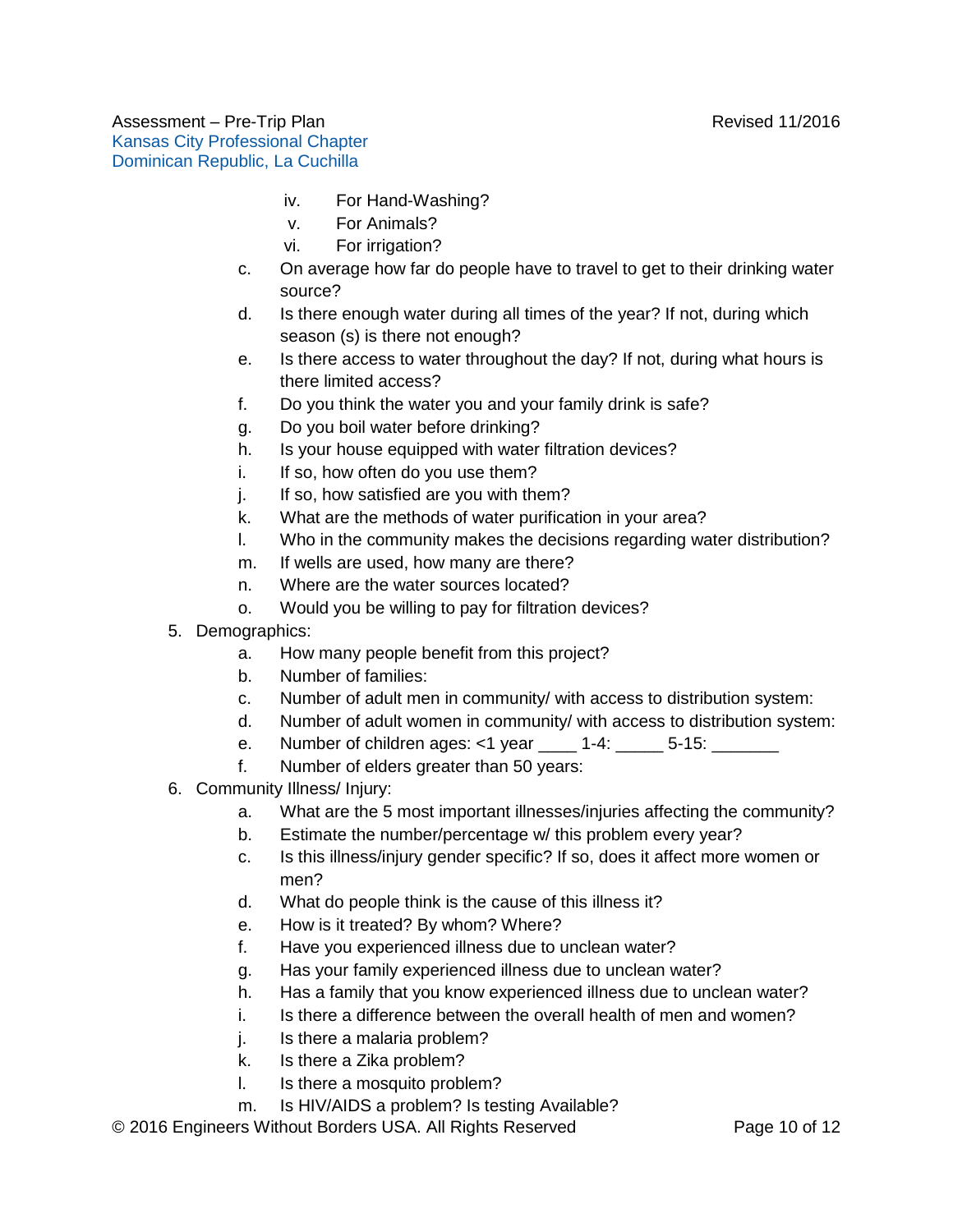- n. Is tuberculosis considered a problem? Where do people go for treatment?
- o. Is hypertension considered a problem? Where do people go for treatment?
- 7. Morbidity/Mortality (for health care providers):
	- a. What is the average life span of women?
	- b. Total number of births in the area each year:
	- c. Total number of deaths in the area each year:
	- d. Number of children less than 1-year-old that die each year:
	- e. Number of children from 1-5 that die each year:
	- f. Total number of people in area:
	- g. Number of women who die during childbirth each year:
	- h. Most common causes of death:
	- i. Are there certain diseases that occur at specific times during the year?
- 8. Community Health Resources:
	- a. What is the nearest health facility? Is this an in-patient facility (people spend the night) or is there an outpatient only?
	- b. Who staffs this facility? (Physician, nurse, health aide, traditional healer)
	- c. Does the health facility have constant, reliable electricity 24/7?
	- d. How do most people get to this facility?
	- e. Is cost a barrier to receiving medical treatment?
	- f. What public health programs are functioning in the community?
	- g. What types of traditional health care providers are in the community?
	- h. How many of each type are there?
	- i. Where do these traditional health care providers receive their training, and what kind of training do they receive?
	- j. What percentage of children are immunized?
	- k. Who provides the vaccines/immunizations?
	- l. Do parents pay for the vaccines?
	- m. What prevents children from being immunized? (cost/availability etc.)?
	- n. Where do people get medications?
	- o. How do they pay for medications?
- 9. Education/Health Education (interview with school administrator)
	- a. How many students attend the school?
	- b. Number of primary students:
	- c. Number of secondary students:
	- d. Ages of students who attend the school:
	- e. Number of children not attending school:
	- f. Is the school religious, private, or public?
	- g. What is the literacy rate in the region?
	- h. Percentage of those who can read
	- i. Percentage of those who can write

© 2016 Engineers Without Borders USA. All Rights Reserved Page 11 of 12